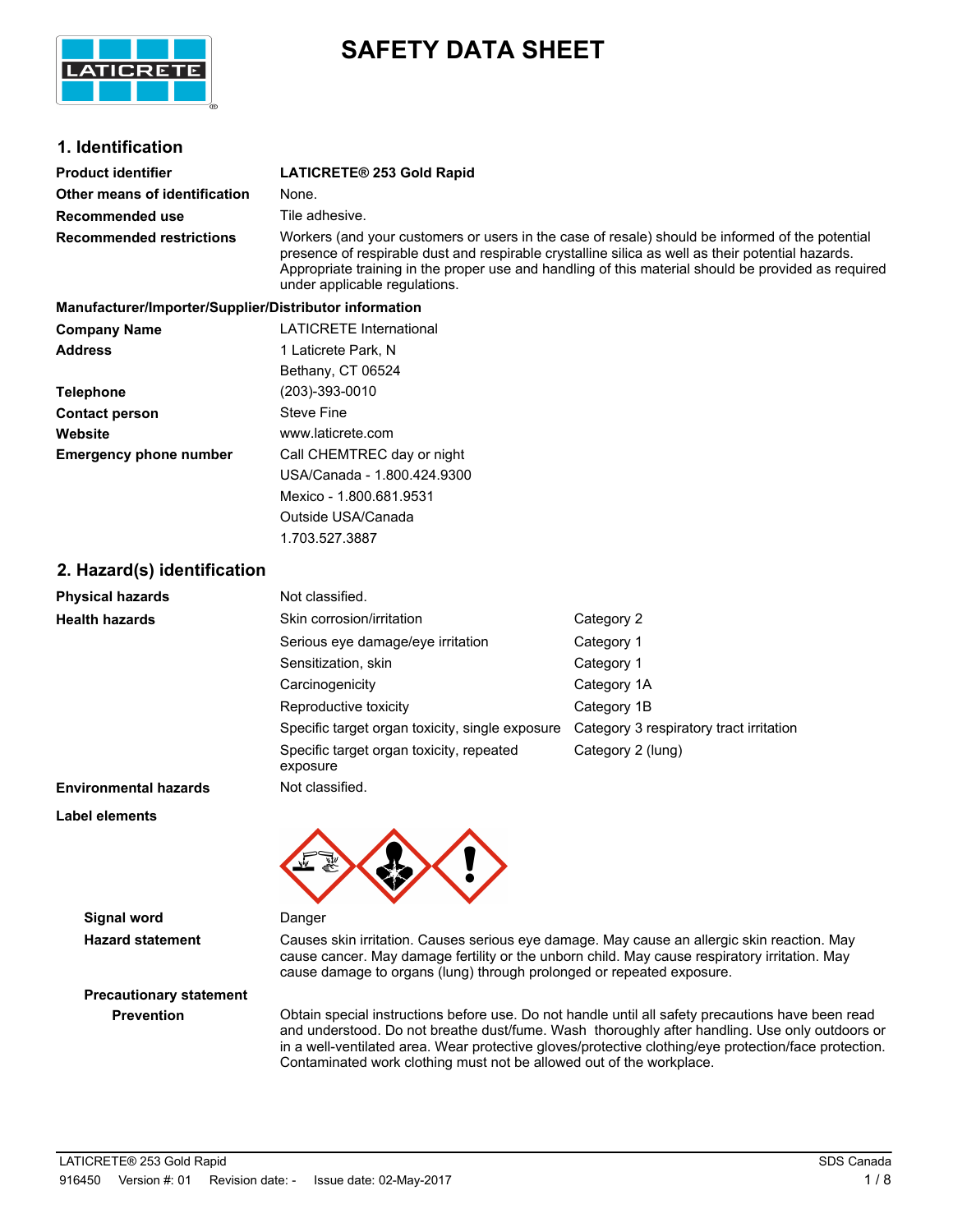| <b>Response</b>                 | IF exposed or concerned: Get medical advice/attention. IF INHALED: Remove victim to fresh air<br>and keep at rest in a position comfortable for breathing. IF ON SKIN: Wash with plenty of water. If<br>skin irritation or rash occurs: Get medical advice/attention. Take off contaminated clothing and<br>wash before reuse. IF IN EYES: Rinse cautiously with water for several minutes. Remove contact<br>lenses, if present and easy to do. Continue rinsing. Immediately call a poison center/doctor. |
|---------------------------------|-------------------------------------------------------------------------------------------------------------------------------------------------------------------------------------------------------------------------------------------------------------------------------------------------------------------------------------------------------------------------------------------------------------------------------------------------------------------------------------------------------------|
| <b>Storage</b>                  | Store in a well-ventilated place. Keep container tightly closed. Store locked up.                                                                                                                                                                                                                                                                                                                                                                                                                           |
| <b>Disposal</b>                 | Dispose of contents/container in accordance with local/regional/national/international regulations.                                                                                                                                                                                                                                                                                                                                                                                                         |
| <b>Other hazards</b>            | None known.                                                                                                                                                                                                                                                                                                                                                                                                                                                                                                 |
| <b>Supplemental information</b> | None.                                                                                                                                                                                                                                                                                                                                                                                                                                                                                                       |

## **3. Composition/information on ingredients**

**Mixtures**

| <b>Chemical name</b>                                                         |                                                                                                                                                                                                                             | <b>CAS number</b> | %             |  |
|------------------------------------------------------------------------------|-----------------------------------------------------------------------------------------------------------------------------------------------------------------------------------------------------------------------------|-------------------|---------------|--|
| Silica Sand                                                                  |                                                                                                                                                                                                                             | 14808-60-7        | $55 - 60$     |  |
| <b>Portland Cement</b>                                                       |                                                                                                                                                                                                                             | 65997-15-1        | $14 - 22$     |  |
| Calcium aluminate cement                                                     |                                                                                                                                                                                                                             | 65997-16-2        | $8 - 12$      |  |
| Calcium sulfate                                                              |                                                                                                                                                                                                                             | 7778-18-9         | $2 - 5$       |  |
| Lithium Carbonate                                                            |                                                                                                                                                                                                                             | 554-13-2          | $0.25 - 0.35$ |  |
| <b>Composition comments</b>                                                  | All concentrations are in percent by weight unless ingredient is a gas. Gas concentrations are in<br>percent by volume.                                                                                                     |                   |               |  |
| 4. First-aid measures                                                        |                                                                                                                                                                                                                             |                   |               |  |
| <b>Inhalation</b>                                                            | Remove victim to fresh air and keep at rest in a position comfortable for breathing. Call a physician<br>if symptoms develop or persist.                                                                                    |                   |               |  |
| <b>Skin contact</b>                                                          | Wash off with soap and plenty of water. If skin irritation or rash occurs: Get medical<br>advice/attention. Take off contaminated clothing and wash before reuse.                                                           |                   |               |  |
| Eye contact                                                                  | Do not rub eyes. Immediately flush eyes with plenty of water for at least 15 minutes. Remove<br>contact lenses, if present and easy to do. Continue rinsing. Call a physician or poison control<br>center immediately.      |                   |               |  |
| Ingestion                                                                    | Rinse mouth. Get medical attention if symptoms occur.                                                                                                                                                                       |                   |               |  |
| <b>Most important</b><br>symptoms/effects, acute and<br>delayed              | Rash. Coughing. Irritant effects. Symptoms may include stinging, tearing, redness, swelling, and<br>blurred vision. Permanent eye damage including blindness could result. Prolonged exposure may<br>cause chronic effects. |                   |               |  |
| Indication of immediate<br>medical attention and special<br>treatment needed | Provide general supportive measures and treat symptomatically. Symptoms may be delayed.                                                                                                                                     |                   |               |  |
| <b>General information</b>                                                   | Ensure that medical personnel are aware of the material(s) involved, and take precautions to<br>protect themselves. IF exposed or concerned: Get medical advice/attention. Wash contaminated<br>clothing before reuse.      |                   |               |  |
| 5. Fire-fighting measures                                                    |                                                                                                                                                                                                                             |                   |               |  |
| Suitable extinguishing media                                                 | Water fog. Foam. Dry chemical powder. Carbon dioxide (CO2).                                                                                                                                                                 |                   |               |  |
| Unsuitable extinguishing<br>media                                            | None known.                                                                                                                                                                                                                 |                   |               |  |
| Specific hazards arising from<br>the chemical                                | During fire, gases hazardous to health may be formed.                                                                                                                                                                       |                   |               |  |
| Special protective equipment<br>and precautions for firefighters             | Self-contained breathing apparatus and full protective clothing must be worn in case of fire.                                                                                                                               |                   |               |  |
| <b>Fire fighting</b><br>equipment/instructions                               | In case of fire and/or explosion do not breathe fumes.                                                                                                                                                                      |                   |               |  |
| <b>General fire hazards</b>                                                  | No unusual fire or explosion hazards noted.                                                                                                                                                                                 |                   |               |  |
| 6. Accidental release measures                                               |                                                                                                                                                                                                                             |                   |               |  |

Keep unnecessary personnel away. Keep upwind. Avoid formation of dust. Wear appropriate protective equipment and clothing during clean-up. Do not touch damaged containers or spilled material unless wearing appropriate protective clothing. Ensure adequate ventilation. **Personal precautions, protective equipment and emergency procedures**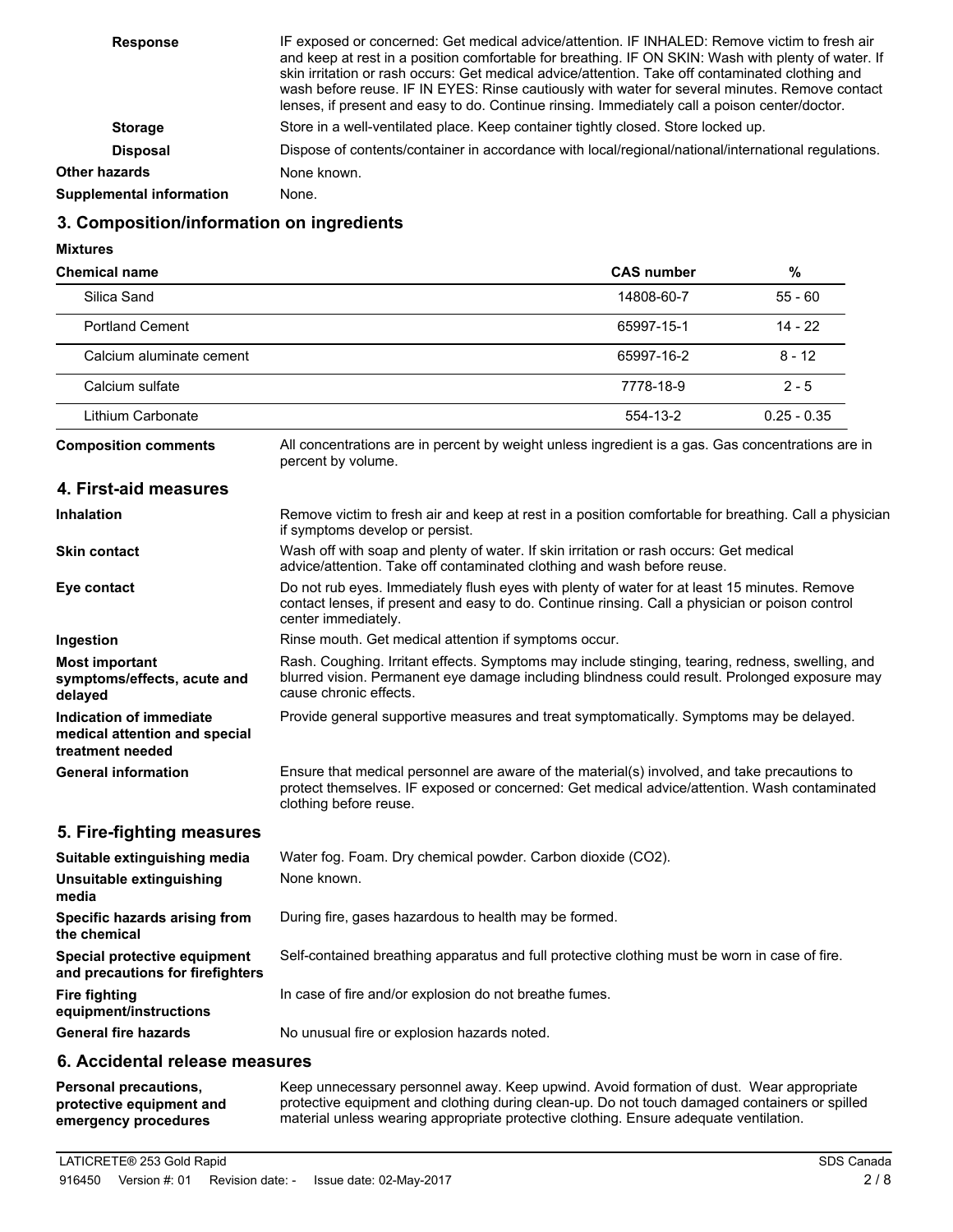| Methods and materials for   | Stop the flow of material, if this is without risk. Sweep or shovel up material and place in a clearly |
|-----------------------------|--------------------------------------------------------------------------------------------------------|
| containment and cleaning up | labeled container for waste. Collect dust using a vacuum cleaner. Following product recovery,          |
|                             | flush area with water.                                                                                 |

**Environmental precautions** Avoid discharge into drains, water courses or onto the ground.

## **7. Handling and storage**

**Precautions for safe handling**

Do not handle until all safety precautions have been read and understood. Minimize dust generation and accumulation. Wear appropriate personal protective equipment. Do not breathe dust. Avoid contact with eyes, skin, and clothing. Provide adequate ventilation. Observe good industrial hygiene practices.

**including any incompatibilities**

**Conditions for safe storage,** Keep container tightly closed. Store in a cool, dry place out of direct sunlight.

### **8. Exposure controls/personal protection**

#### **Occupational exposure limits**

#### **US. ACGIH Threshold Limit Values**

| <b>Components</b>                   | Type       | Value                   | Form                 |
|-------------------------------------|------------|-------------------------|----------------------|
| Calcium sulfate (CAS<br>7778-18-9)  | TWA        | $10 \text{ mg/m}$       | Inhalable fraction.  |
| Portland Cement (CAS<br>65997-15-1) | <b>TWA</b> | 1 mg/m $3$              | Respirable fraction. |
| Silica Sand (CAS<br>14808-60-7)     | TWA        | $0.025 \,\mathrm{mq/m}$ | Respirable fraction. |

## **Canada. Alberta OELs (Occupational Health & Safety Code, Schedule 1, Table 2)**

| <b>Components</b>                   | Type | Value                    | Form                  |
|-------------------------------------|------|--------------------------|-----------------------|
| Calcium sulfate (CAS<br>7778-18-9)  | TWA  | $10 \text{ mg/m}$        |                       |
| Portland Cement (CAS<br>65997-15-1) | TWA  | $10 \text{ mg/m}$        |                       |
| Silica Sand (CAS<br>14808-60-7)     | TWA  | $0.025 \,\mathrm{mq/m3}$ | Respirable particles. |

#### **Canada. British Columbia OELs. (Occupational Exposure Limits for Chemical Substances, Occupational Health and Safety Regulation 296/97, as amended)**

| <b>Components</b>                   | Type | Value            | Form                 |
|-------------------------------------|------|------------------|----------------------|
| Calcium sulfate (CAS<br>7778-18-9)  | TWA  | 10 $mq/m3$       | Inhalable            |
| Portland Cement (CAS<br>65997-15-1) | TWA  | $3 \text{ mg/m}$ | Respirable fraction. |
|                                     |      | 10 $mq/m3$       | Total dust.          |
| Silica Sand (CAS<br>14808-60-7)     | TWA  | $0.025$ mg/m $3$ | Respirable fraction. |

# **Canada. Manitoba OELs (Reg. 217/2006, The Workplace Safety And Health Act)**

| <b>Components</b>                   | Type | Value             | Form                 |
|-------------------------------------|------|-------------------|----------------------|
| Calcium sulfate (CAS<br>7778-18-9)  | TWA  | $10 \text{ mg/m}$ | Inhalable fraction.  |
| Portland Cement (CAS<br>65997-15-1) | TWA  | 1 $mq/m3$         | Respirable fraction. |
| Silica Sand (CAS<br>14808-60-7)     | TWA  | $0.025$ mg/m $3$  | Respirable fraction. |

#### **Canada. Ontario OELs. (Control of Exposure to Biological or Chemical Agents)**

| <b>Components</b>                   | Type | Value              | Form                 |
|-------------------------------------|------|--------------------|----------------------|
| Calcium sulfate (CAS<br>7778-18-9)  | TWA  | $10 \text{ mg/m}$  | Inhalable fraction.  |
| Portland Cement (CAS<br>65997-15-1) | TWA  | 1 mg/m $3$         | Respirable fraction. |
| Silica Sand (CAS<br>14808-60-7)     | TWA  | $0.1 \text{ mg/m}$ | Respirable fraction. |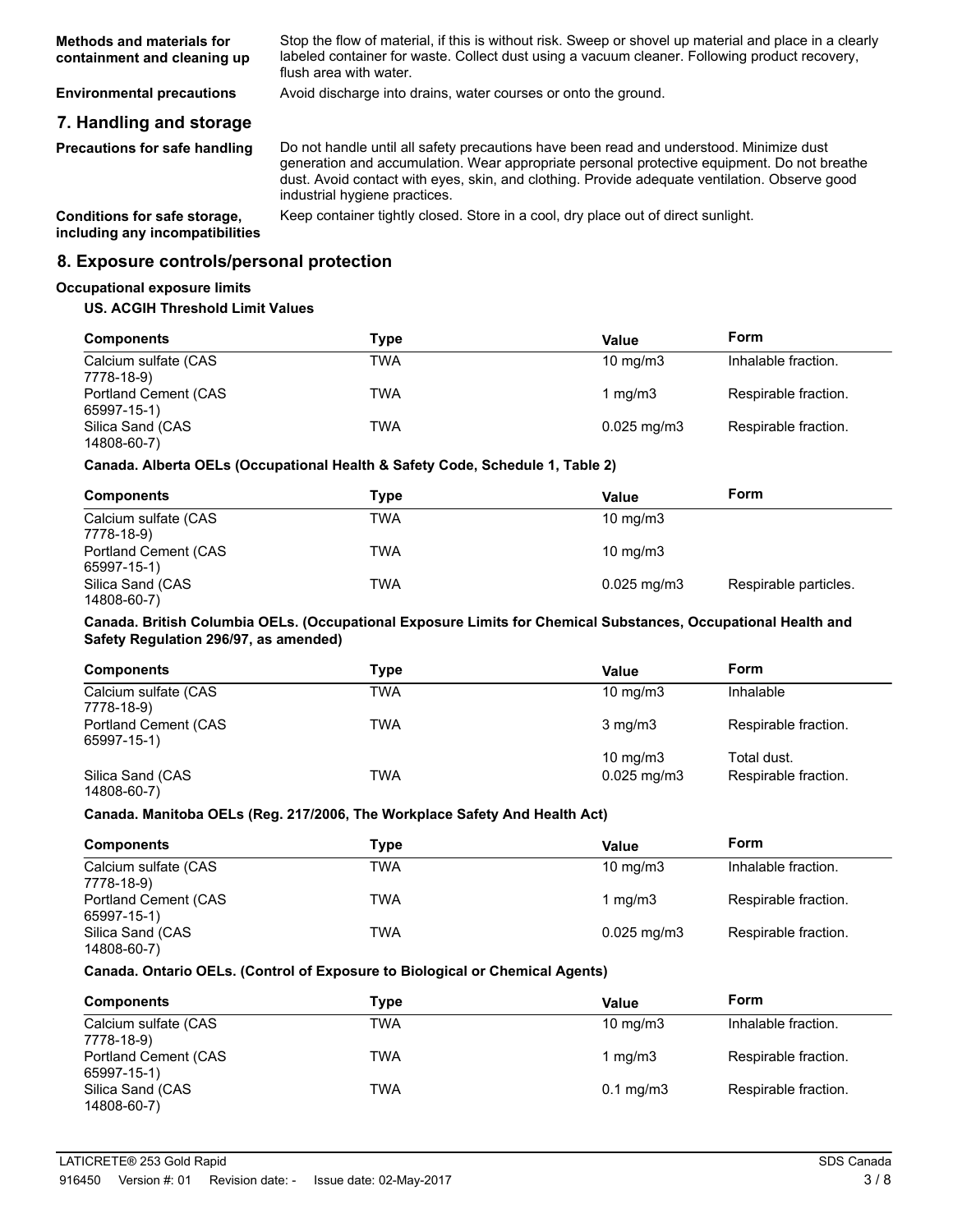## **Canada. Quebec OELs. (Ministry of Labor - Regulation Respecting the Quality of the Work Environment)**

| <b>Components</b>                        | Type                                                                                                                                                                                                                                                                                                                                                                                                                               | <b>Value</b>                                                                                    | Form             |  |
|------------------------------------------|------------------------------------------------------------------------------------------------------------------------------------------------------------------------------------------------------------------------------------------------------------------------------------------------------------------------------------------------------------------------------------------------------------------------------------|-------------------------------------------------------------------------------------------------|------------------|--|
| Calcium sulfate (CAS<br>7778-18-9)       | <b>TWA</b>                                                                                                                                                                                                                                                                                                                                                                                                                         | $5$ mg/m $3$                                                                                    | Respirable dust. |  |
|                                          |                                                                                                                                                                                                                                                                                                                                                                                                                                    | 10 mg/m3                                                                                        | Total dust.      |  |
| Portland Cement (CAS<br>65997-15-1)      | <b>TWA</b>                                                                                                                                                                                                                                                                                                                                                                                                                         | $5$ mg/m $3$                                                                                    | Respirable dust. |  |
|                                          |                                                                                                                                                                                                                                                                                                                                                                                                                                    | 10 $mg/m3$                                                                                      | Total dust.      |  |
| Silica Sand (CAS<br>14808-60-7)          | <b>TWA</b>                                                                                                                                                                                                                                                                                                                                                                                                                         | $0.1$ mg/m $3$                                                                                  | Respirable dust. |  |
| <b>Biological limit values</b>           | No biological exposure limits noted for the ingredient(s).                                                                                                                                                                                                                                                                                                                                                                         |                                                                                                 |                  |  |
| <b>Exposure guidelines</b>               | should be monitored and controlled.                                                                                                                                                                                                                                                                                                                                                                                                | Occupational exposure to nuisance dust (total and respirable) and respirable crystalline silica |                  |  |
| Appropriate engineering<br>controls      | Good general ventilation (typically 10 air changes per hour) should be used. Ventilation rates<br>should be matched to conditions. If applicable, use process enclosures, local exhaust ventilation,<br>or other engineering controls to maintain airborne levels below recommended exposure limits. If<br>exposure limits have not been established, maintain airborne levels to an acceptable level. Provide<br>eyewash station. |                                                                                                 |                  |  |
|                                          | Individual protection measures, such as personal protective equipment                                                                                                                                                                                                                                                                                                                                                              |                                                                                                 |                  |  |
| <b>Eye/face protection</b>               |                                                                                                                                                                                                                                                                                                                                                                                                                                    | Wear safety glasses with side shields (or goggles).                                             |                  |  |
| <b>Skin protection</b>                   |                                                                                                                                                                                                                                                                                                                                                                                                                                    |                                                                                                 |                  |  |
| <b>Hand protection</b>                   |                                                                                                                                                                                                                                                                                                                                                                                                                                    | Wear chemical-resistant, impervious gloves.                                                     |                  |  |
| Other                                    |                                                                                                                                                                                                                                                                                                                                                                                                                                    | Wear appropriate chemical resistant clothing.                                                   |                  |  |
| <b>Respiratory protection</b>            |                                                                                                                                                                                                                                                                                                                                                                                                                                    | Wear a dust mask if dust is generated above exposure limits.                                    |                  |  |
| <b>Thermal hazards</b>                   |                                                                                                                                                                                                                                                                                                                                                                                                                                    | Wear appropriate thermal protective clothing, when necessary.                                   |                  |  |
| <b>General hygiene</b><br>considerations | Always observe good personal hygiene measures, such as washing after handling the material<br>and before eating, drinking, and/or smoking. Routinely wash work clothing and protective<br>equipment to remove contaminants. Contaminated work clothing should not be allowed out of the<br>workplace.                                                                                                                              |                                                                                                 |                  |  |

## **9. Physical and chemical properties**

| Appearance                                   |                               |
|----------------------------------------------|-------------------------------|
| <b>Physical state</b>                        | Solid.                        |
| Form                                         | Powder.                       |
| Color                                        | Gray or off-white.            |
| Odor                                         | Odorless.                     |
| <b>Odor threshold</b>                        | Not available.                |
| рH                                           | Not available.                |
| Melting point/freezing point                 | Not available.                |
| Initial boiling point and boiling<br>range   | Not available.                |
| <b>Flash point</b>                           | Not flammable or combustible. |
| <b>Evaporation rate</b>                      | Not available.                |
| Flammability (solid, gas)                    | Not available.                |
| Upper/lower flammability or explosive limits |                               |
| <b>Flammability limit - lower</b><br>(%)     | Not available.                |
| <b>Flammability limit - upper</b><br>(%)     | Not available.                |
| Vapor pressure                               | Not available.                |
| Vapor density                                | Not available.                |
| <b>Relative density</b>                      | $1.2 - 1.5$                   |
| Solubility(ies)                              |                               |
| Solubility (water)                           | Insoluble                     |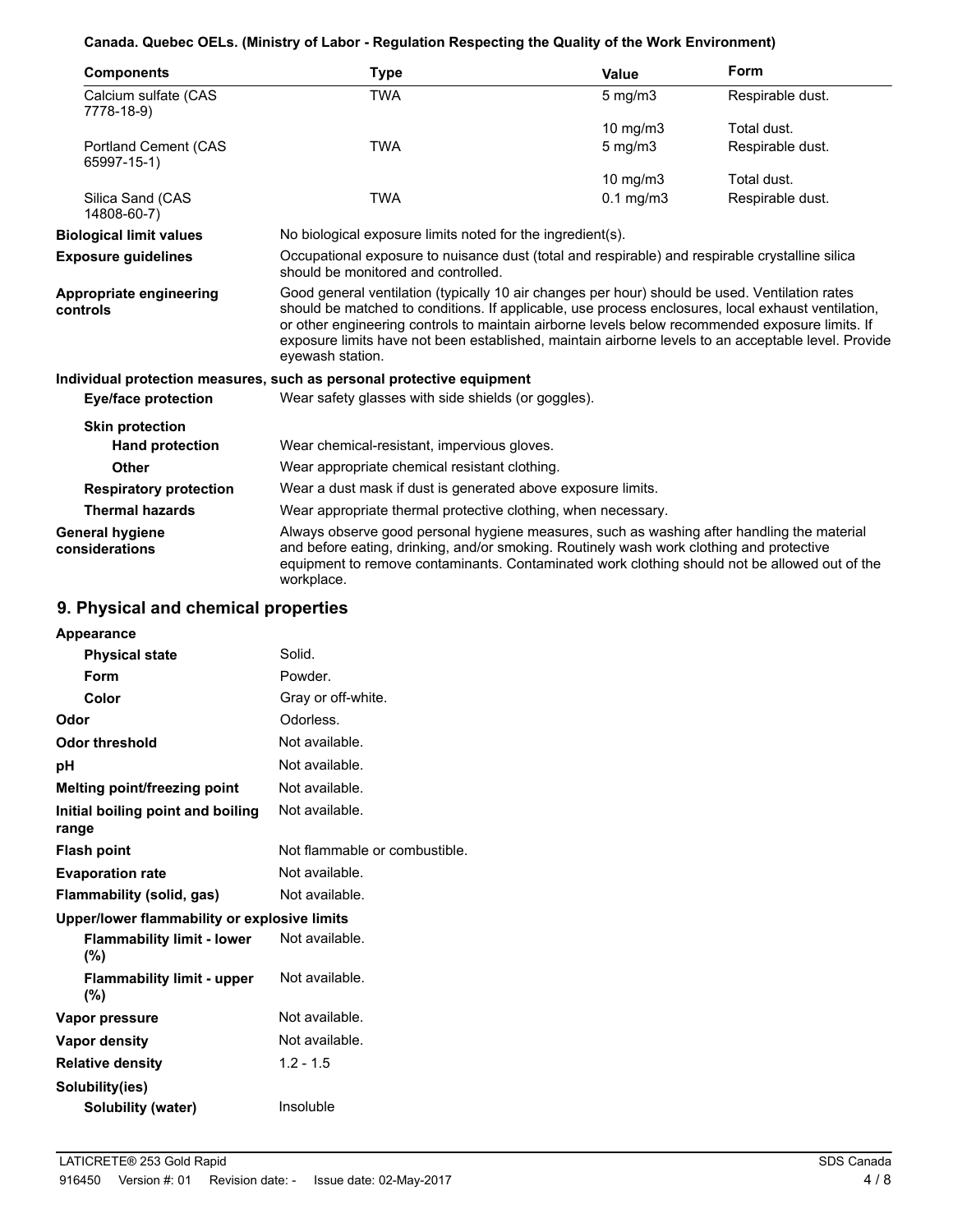| <b>Partition coefficient</b><br>(n-octanol/water) | Not available.                                                                                |
|---------------------------------------------------|-----------------------------------------------------------------------------------------------|
| <b>Auto-ignition temperature</b>                  | Not available.                                                                                |
| Decomposition temperature                         | Not available.                                                                                |
| <b>Viscosity</b>                                  | Not available.                                                                                |
| <b>Other information</b>                          |                                                                                               |
| <b>VOC</b>                                        | $0\%$                                                                                         |
| 10. Stability and reactivity                      |                                                                                               |
| <b>Reactivity</b>                                 | The product is stable and non-reactive under normal conditions of use, storage and transport. |
| <b>Chemical stability</b>                         | Material is stable under normal conditions.                                                   |
| <b>Possibility of hazardous</b>                   | No dangerous reaction known under conditions of normal use.                                   |

| ----------------------<br>reactions        |                                                |
|--------------------------------------------|------------------------------------------------|
| <b>Conditions to avoid</b>                 | Contact with incompatible materials.           |
| Incompatible materials                     | Strong oxidizing agents.                       |
| <b>Hazardous decomposition</b><br>products | No hazardous decomposition products are known. |

## **11. Toxicological information**

## **Information on likely routes of exposure**

| <b>Inhalation</b>                                                                  | Dust irritates the respiratory system, and may cause coughing and difficulties in breathing.                                                                                                                                |
|------------------------------------------------------------------------------------|-----------------------------------------------------------------------------------------------------------------------------------------------------------------------------------------------------------------------------|
| <b>Skin contact</b>                                                                | Causes skin irritation. May cause an allergic skin reaction. Prolonged contact with wet<br>cement/mixture may cause burns.                                                                                                  |
| Eye contact                                                                        | Causes serious eye damage. Prolonged contact with wet cement/mixture may cause burns.                                                                                                                                       |
| Ingestion                                                                          | Swallowing may cause gastrointestinal irritation.                                                                                                                                                                           |
| Symptoms related to the<br>physical, chemical and<br>toxicological characteristics | Rash. Coughing. Irritant effects. Symptoms may include stinging, tearing, redness, swelling, and<br>blurred vision. Permanent eye damage including blindness could result. Prolonged exposure may<br>cause chronic effects. |

## **Information on toxicological effects**

| <b>Acute toxicity</b>                | May cause respiratory irritation.                                                                                   |                        |  |
|--------------------------------------|---------------------------------------------------------------------------------------------------------------------|------------------------|--|
| <b>Components</b>                    | <b>Species</b><br><b>Test Results</b>                                                                               |                        |  |
| Calcium sulfate (CAS 7778-18-9)      |                                                                                                                     |                        |  |
| Acute                                |                                                                                                                     |                        |  |
| <b>Inhalation</b>                    |                                                                                                                     |                        |  |
| <b>LC50</b>                          | Rat                                                                                                                 | $>$ 3.26 mg/l, 4 Hours |  |
| Oral                                 |                                                                                                                     |                        |  |
| LD <sub>50</sub>                     | Rat                                                                                                                 | > 1581 mg/kg           |  |
| Lithium Carbonate (CAS 554-13-2)     |                                                                                                                     |                        |  |
| <b>Acute</b>                         |                                                                                                                     |                        |  |
| <b>Inhalation</b>                    |                                                                                                                     |                        |  |
| <b>LC50</b>                          | Rat                                                                                                                 | > 2.17 mg/l, 4 Hours   |  |
| Oral                                 |                                                                                                                     |                        |  |
| LD50                                 | Rat                                                                                                                 | 525 mg/kg              |  |
| <b>Skin corrosion/irritation</b>     | Causes skin irritation.                                                                                             |                        |  |
| Serious eye damage/eye<br>irritation | Causes serious eye damage.                                                                                          |                        |  |
| Respiratory or skin sensitization    |                                                                                                                     |                        |  |
| <b>Respiratory sensitization</b>     | No data available.                                                                                                  |                        |  |
| <b>Skin sensitization</b>            | May cause an allergic skin reaction.                                                                                |                        |  |
| Germ cell mutagenicity               | No data available to indicate product or any components present at greater than 0.1% are<br>mutagenic or genotoxic. |                        |  |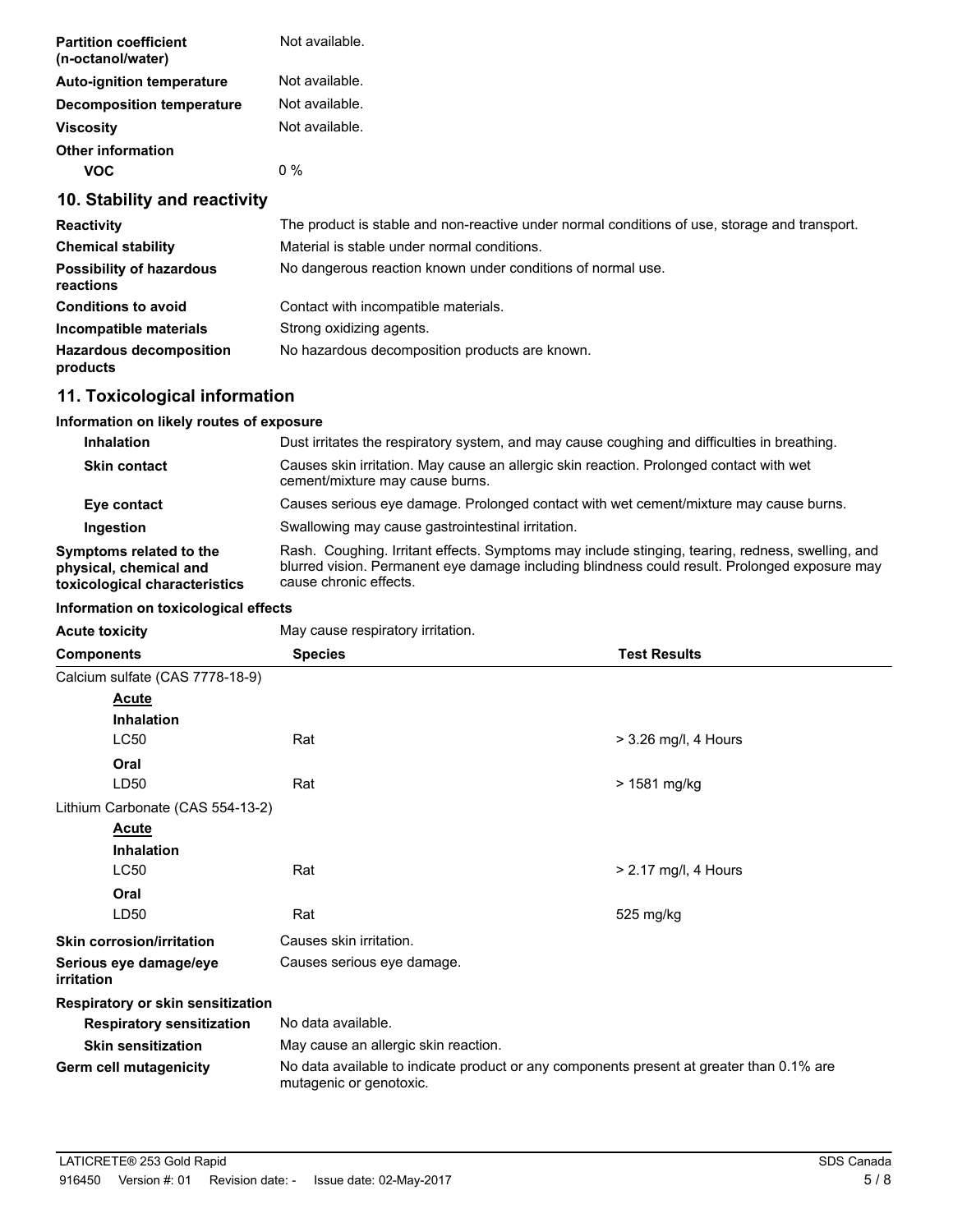| Carcinogenicity                                            | risk" (SCOEL SUM Doc 94-final, June 2003)                   | May cause cancer. In 1997, IARC (the International Agency for Research on Cancer) concluded<br>that crystalline silica inhaled from occupational sources can cause lung cancer in humans.<br>However in making the overall evaluation, IARC noted that "carcinogenicity was not detected in all<br>industrial circumstances studied. Carcinogenicity may be dependent on inherent characteristics of<br>the crystalline silica or on external factors affecting its biological activity or distribution of its<br>polymorphs." (IARC Monographs on the evaluation of the carcinogenic risks of chemicals to<br>humans, Silica, silicates dust and organic fibres, 1997, Vol. 68, IARC, Lyon, France.) In June<br>2003, SCOEL (the EU Scientific Committee on Occupational Exposure Limits) concluded that the<br>main effect in humans of the inhalation of respirable crystalline silica dust is silicosis. "There is<br>sufficient information to conclude that the relative risk of lung cancer is increased in persons with<br>silicosis (and, apparently, not in employees without silicosis exposed to silica dust in quarries and<br>in the ceramic industry). Therefore, preventing the onset of silicosis will also reduce the cancer |
|------------------------------------------------------------|-------------------------------------------------------------|------------------------------------------------------------------------------------------------------------------------------------------------------------------------------------------------------------------------------------------------------------------------------------------------------------------------------------------------------------------------------------------------------------------------------------------------------------------------------------------------------------------------------------------------------------------------------------------------------------------------------------------------------------------------------------------------------------------------------------------------------------------------------------------------------------------------------------------------------------------------------------------------------------------------------------------------------------------------------------------------------------------------------------------------------------------------------------------------------------------------------------------------------------------------------------------------------------------------------------------------|
| <b>ACGIH Carcinogens</b>                                   |                                                             |                                                                                                                                                                                                                                                                                                                                                                                                                                                                                                                                                                                                                                                                                                                                                                                                                                                                                                                                                                                                                                                                                                                                                                                                                                                |
| Portland Cement (CAS 65997-15-1)                           |                                                             | A4 Not classifiable as a human carcinogen.                                                                                                                                                                                                                                                                                                                                                                                                                                                                                                                                                                                                                                                                                                                                                                                                                                                                                                                                                                                                                                                                                                                                                                                                     |
| Silica Sand (CAS 14808-60-7)                               |                                                             | A2 Suspected human carcinogen.                                                                                                                                                                                                                                                                                                                                                                                                                                                                                                                                                                                                                                                                                                                                                                                                                                                                                                                                                                                                                                                                                                                                                                                                                 |
| Canada - Alberta OELs: Carcinogen category                 |                                                             |                                                                                                                                                                                                                                                                                                                                                                                                                                                                                                                                                                                                                                                                                                                                                                                                                                                                                                                                                                                                                                                                                                                                                                                                                                                |
| Silica Sand (CAS 14808-60-7)                               |                                                             | Suspected human carcinogen.                                                                                                                                                                                                                                                                                                                                                                                                                                                                                                                                                                                                                                                                                                                                                                                                                                                                                                                                                                                                                                                                                                                                                                                                                    |
| Canada - Manitoba OELs: carcinogenicity                    |                                                             |                                                                                                                                                                                                                                                                                                                                                                                                                                                                                                                                                                                                                                                                                                                                                                                                                                                                                                                                                                                                                                                                                                                                                                                                                                                |
| Portland Cement (CAS 65997-15-1)                           |                                                             | Not classifiable as a human carcinogen.                                                                                                                                                                                                                                                                                                                                                                                                                                                                                                                                                                                                                                                                                                                                                                                                                                                                                                                                                                                                                                                                                                                                                                                                        |
| Silica Sand (CAS 14808-60-7)                               |                                                             | Suspected human carcinogen.                                                                                                                                                                                                                                                                                                                                                                                                                                                                                                                                                                                                                                                                                                                                                                                                                                                                                                                                                                                                                                                                                                                                                                                                                    |
| Canada - Quebec OELs: Carcinogen category                  |                                                             |                                                                                                                                                                                                                                                                                                                                                                                                                                                                                                                                                                                                                                                                                                                                                                                                                                                                                                                                                                                                                                                                                                                                                                                                                                                |
| Silica Sand (CAS 14808-60-7)                               |                                                             | Suspected carcinogenic effect in humans.                                                                                                                                                                                                                                                                                                                                                                                                                                                                                                                                                                                                                                                                                                                                                                                                                                                                                                                                                                                                                                                                                                                                                                                                       |
|                                                            | IARC Monographs. Overall Evaluation of Carcinogenicity      |                                                                                                                                                                                                                                                                                                                                                                                                                                                                                                                                                                                                                                                                                                                                                                                                                                                                                                                                                                                                                                                                                                                                                                                                                                                |
| Silica Sand (CAS 14808-60-7)                               |                                                             | 1 Carcinogenic to humans.                                                                                                                                                                                                                                                                                                                                                                                                                                                                                                                                                                                                                                                                                                                                                                                                                                                                                                                                                                                                                                                                                                                                                                                                                      |
|                                                            | US. National Toxicology Program (NTP) Report on Carcinogens |                                                                                                                                                                                                                                                                                                                                                                                                                                                                                                                                                                                                                                                                                                                                                                                                                                                                                                                                                                                                                                                                                                                                                                                                                                                |
| Silica Sand (CAS 14808-60-7)                               |                                                             | Known To Be Human Carcinogen.                                                                                                                                                                                                                                                                                                                                                                                                                                                                                                                                                                                                                                                                                                                                                                                                                                                                                                                                                                                                                                                                                                                                                                                                                  |
| <b>Reproductive toxicity</b>                               | May damage fertility or the unborn child.                   |                                                                                                                                                                                                                                                                                                                                                                                                                                                                                                                                                                                                                                                                                                                                                                                                                                                                                                                                                                                                                                                                                                                                                                                                                                                |
| <b>Specific target organ toxicity -</b><br>single exposure | May cause respiratory irritation.                           |                                                                                                                                                                                                                                                                                                                                                                                                                                                                                                                                                                                                                                                                                                                                                                                                                                                                                                                                                                                                                                                                                                                                                                                                                                                |
| Specific target organ toxicity -<br>repeated exposure      |                                                             | May cause damage to organs (lung) through prolonged or repeated exposure.                                                                                                                                                                                                                                                                                                                                                                                                                                                                                                                                                                                                                                                                                                                                                                                                                                                                                                                                                                                                                                                                                                                                                                      |
| <b>Aspiration hazard</b>                                   |                                                             | Due to the physical form of the product it is not an aspiration hazard.                                                                                                                                                                                                                                                                                                                                                                                                                                                                                                                                                                                                                                                                                                                                                                                                                                                                                                                                                                                                                                                                                                                                                                        |
| <b>Chronic effects</b>                                     |                                                             | Prolonged or repeated exposure may cause lung injury, including silicosis.                                                                                                                                                                                                                                                                                                                                                                                                                                                                                                                                                                                                                                                                                                                                                                                                                                                                                                                                                                                                                                                                                                                                                                     |
|                                                            |                                                             |                                                                                                                                                                                                                                                                                                                                                                                                                                                                                                                                                                                                                                                                                                                                                                                                                                                                                                                                                                                                                                                                                                                                                                                                                                                |

## **12. Ecological information**

| Ecotoxicity                          |      | Not expected to be harmful to aquatic organisms.                                                                                                                                           |                     |
|--------------------------------------|------|--------------------------------------------------------------------------------------------------------------------------------------------------------------------------------------------|---------------------|
| <b>Components</b>                    |      | <b>Species</b>                                                                                                                                                                             | <b>Test Results</b> |
| Lithium Carbonate (CAS 554-13-2)     |      |                                                                                                                                                                                            |                     |
| <b>Aquatic</b>                       |      |                                                                                                                                                                                            |                     |
| Fish                                 | LC50 | Mummichog (Fundulus heteroclitus)                                                                                                                                                          | 8.1 mg/l, 96 hours  |
| <b>Persistence and degradability</b> |      | No data is available on the degradability of this product.                                                                                                                                 |                     |
| <b>Bioaccumulative potential</b>     |      | No data available for this product.                                                                                                                                                        |                     |
| Mobility in soil                     |      | The product is not mobile in soil.                                                                                                                                                         |                     |
| Other adverse effects                |      | No other adverse environmental effects (e.g. ozone depletion, photochemical ozone creation<br>potential, endocrine disruption, global warming potential) are expected from this component. |                     |

## **13. Disposal considerations**

| <b>Disposal instructions</b>             | Dispose of contents/container in accordance with local/regional/national/international regulations.<br>Do not contaminate ponds, waterways or ditches with chemical or used container.                                 |
|------------------------------------------|------------------------------------------------------------------------------------------------------------------------------------------------------------------------------------------------------------------------|
| Hazardous waste code                     | The waste code should be assigned in discussion between the user, the producer and the waste<br>disposal company.                                                                                                      |
| Waste from residues / unused<br>products | Dispose of in accordance with local regulations. Empty containers or liners may retain some<br>product residues. This material and its container must be disposed of in a safe manner (see:<br>Disposal instructions). |
| Contaminated packaging                   | Empty containers should be taken to an approved waste handling site for recycling or disposal.<br>Since emptied containers may retain product residue, follow label warnings even after container is<br>emptied.       |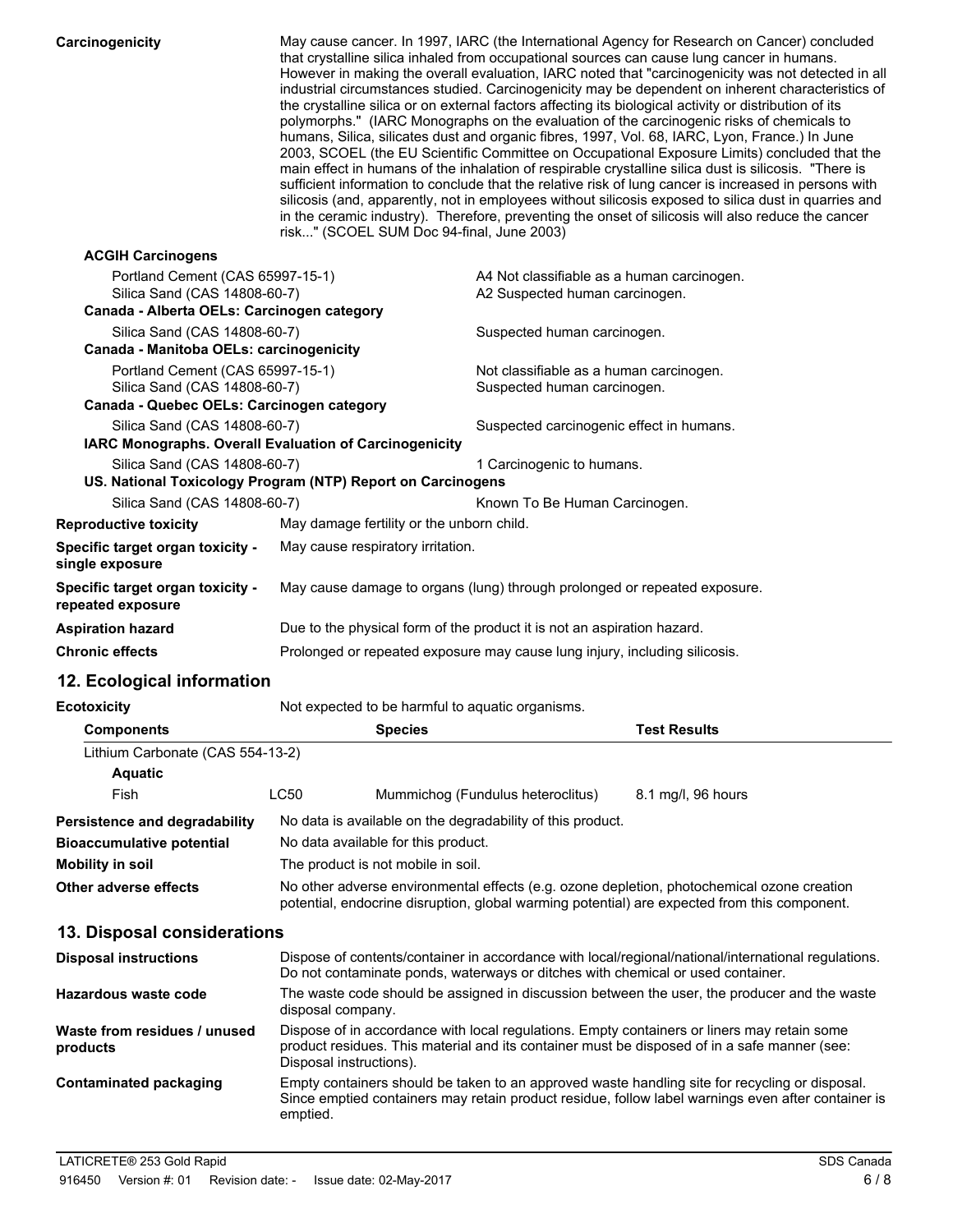## **14. Transport information**

## **TDG**

Not regulated as dangerous goods.

### **IATA**

Not regulated as dangerous goods.

#### **IMDG**

Not regulated as dangerous goods.

**Transport in bulk according to** Not established. **Annex II of MARPOL 73/78 and the IBC Code**

## **15. Regulatory information**

#### **Canadian regulations**

This product has been classified in accordance with the hazard criteria of the HPR and the SDS contains all the information required by the HPR.

## **Controlled Drugs and Substances Act**

Not regulated.

**Export Control List (CEPA 1999, Schedule 3)**

Not listed.

**Greenhouse Gases**

Not listed.

#### **Precursor Control Regulations**

Not regulated.

#### **International regulations**

**Stockholm Convention**

Not applicable.

#### **Rotterdam Convention**

Not applicable.

**Kyoto protocol**

Not applicable.

## **Montreal Protocol**

Not applicable.

## **Basel Convention**

Calcium sulfate (CAS 7778-18-9)

### **International Inventories**

| Country(s) or region | Inventory name                                                            | On inventory (yes/no)* |
|----------------------|---------------------------------------------------------------------------|------------------------|
| Australia            | Australian Inventory of Chemical Substances (AICS)                        | Yes.                   |
| Canada               | Domestic Substances List (DSL)                                            | Yes                    |
| Canada               | Non-Domestic Substances List (NDSL)                                       | No.                    |
| China                | Inventory of Existing Chemical Substances in China (IECSC)                | No.                    |
| Europe               | European Inventory of Existing Commercial Chemical<br>Substances (EINECS) | Yes                    |
| Europe               | European List of Notified Chemical Substances (ELINCS)                    | No.                    |
| Japan                | Inventory of Existing and New Chemical Substances (ENCS)                  | No.                    |
| Korea                | Existing Chemicals List (ECL)                                             | No.                    |
| New Zealand          | New Zealand Inventory                                                     | Yes                    |
| Philippines          | Philippine Inventory of Chemicals and Chemical Substances<br>(PICCS)      | No.                    |
|                      |                                                                           |                        |

United States & Puerto Rico Toxic Substances Control Act (TSCA) Inventory Yes

\*A "Yes" indicates this product complies with the inventory requirements administered by the governing country(s).

A "No" indicates that one or more components of the product are not listed or exempt from listing on the inventory administered by the governing country(s).

## **16. Other information**

| <b>Issue date</b>         | 02-May-2017 |            |
|---------------------------|-------------|------------|
| <b>Revision date</b>      | -           |            |
| Version #                 | 01          |            |
| LATICRETE® 253 Gold Rapid |             | SDS Canada |